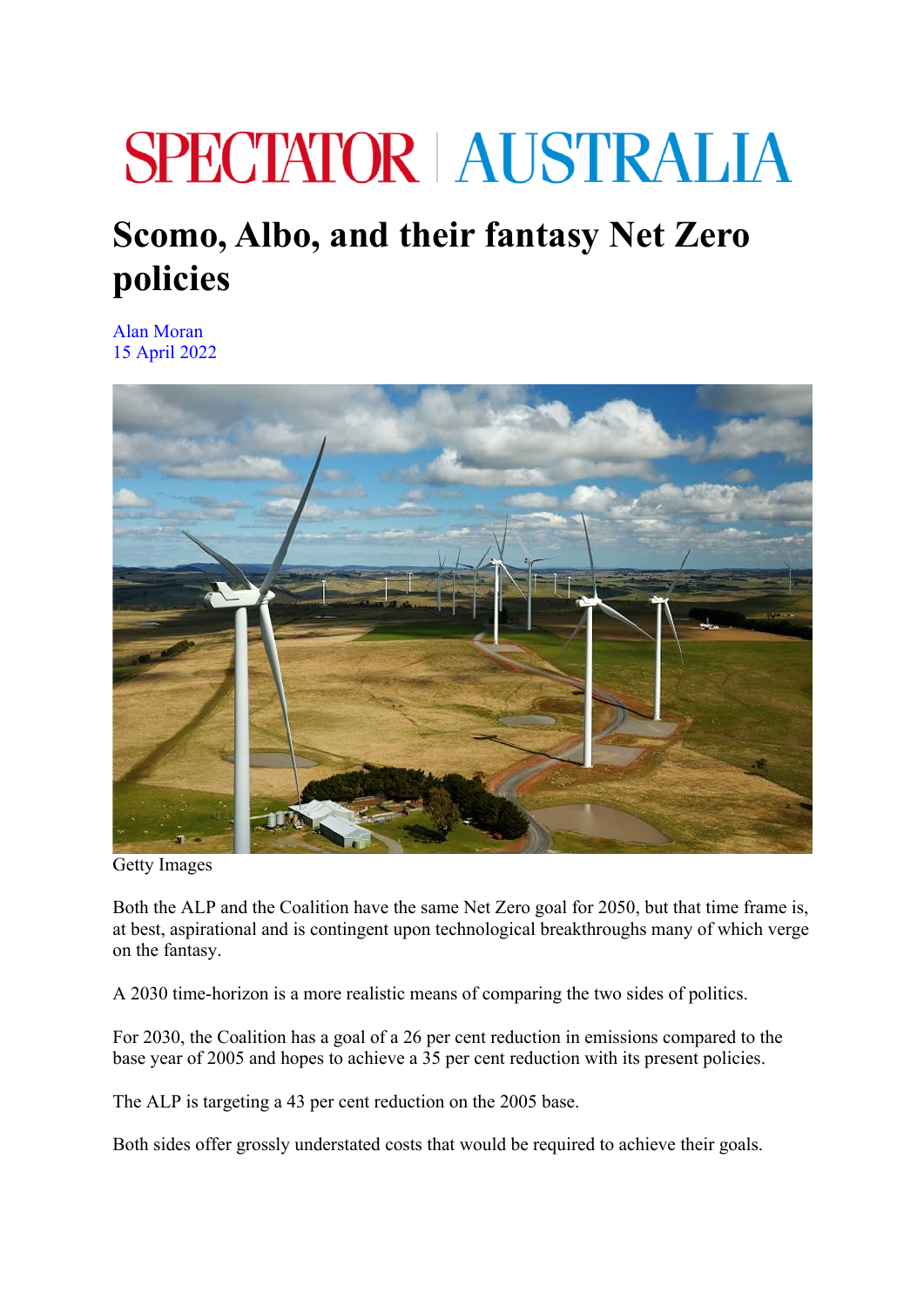Even though electricity directly accounts for only one-third of emissions, it is the key policy focus. The government's projections see renewables (which are assumed to be emission-free) supplying 68 per cent of the market by 2030 and the ALP wants to lift this to 82 per cent. At present, renewables, including hydro, supply about 28 per cent.





In 2019, the subsidies to renewable electricity both from the budget and through regulations were running at \$7 billion a year.

The government says it will have spent \$22 billion by 2030 to achieve its goals, a cost that is doubled with existing regulatory measures. These regulatory measures require electricity retailers to include increasing proportions of wind and solar within their supply mix. The subsidies those requirements entail provide renewable sources (at customers' expense) with twice the price that gas and coal electricity plants receive.

Subsidy-induced increases in the share of wind and solar within the energy mix has led to over-supply at certain times. As well as undermining the economics of coal and gas generators, this has also suppressed renewable sources' revenues; ironically, solar and wind plants respectively earn on average 26 and 12 per cent less than the average supply price because they are not as readily available to take advantage of demand peaks as are coal, oil and hydro facilities. In addition, wind turbines lose up to 20 per cent of their potential revenue because they usually need to locate away from established transmission grids. Helping to offset this (which is a further subsidy to renewables) is a large part of the foreshadowed government spending.

The ALP puts its budgetary spend at \$24 billion, not much more than the Coalition's, but it also has a clutch of new regulatory policies and incentives. Among these is a weaponising of the current 'Safeguard Mechanism', ostensibly only a monitoring instrument, to provide what it describes as, 'a stronger signal'. This will require the top 215 emitting facilities to progressively reduce their emissions.